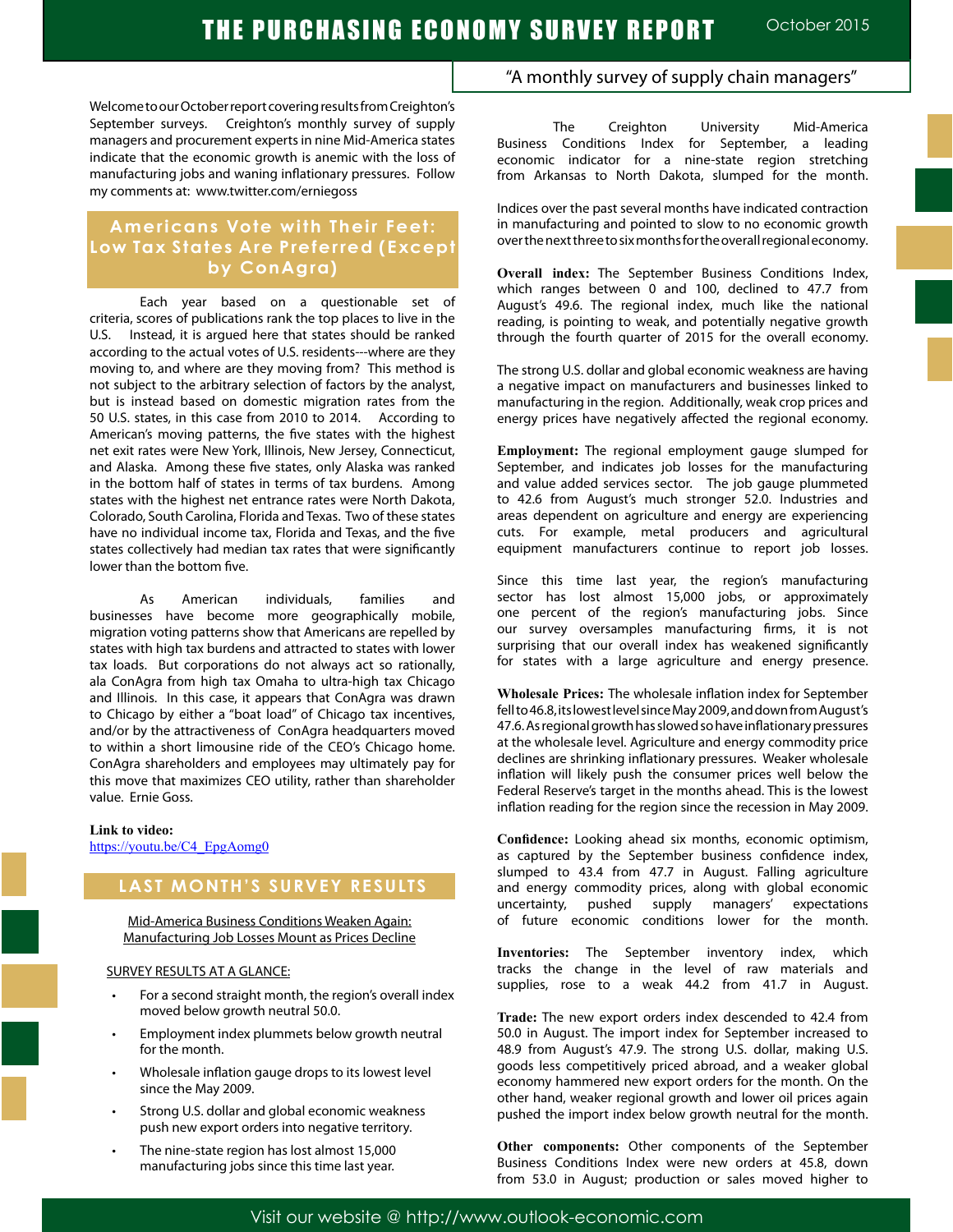# THE PURCHASING ECONOMY SURVEY REPORT

## "A monthly survey of supply chain managers"

October 2015

# THE PURCHASING ECONOMY SURVEY REPORT October 2015

#### 48.3 from August's 47.4; and delivery speed of raw materials and supplies climbed to 57.4 from last month's 54.0.

The Creighton Economic Forecasting Group has conducted the monthly survey of supply managers in nine states since 1994 to produce leading economic indicators of the Mid-America economy. States included in the survey are Arkansas, Iowa, Kansas, Minnesota, Missouri, Nebraska, North Dakota, Oklahoma and South Dakota.

The forecasting group's overall index, referred to as the Business Conditions Index, ranges between 0 and 100. An index greater than 50 indicates an expansionary economy over the course of the next three to six months. The Business Conditions Index is a mathematical average of indices for new orders, production or sales, employment, inventories and delivery lead time. This is the same methodology used by the National Institute for Supply Management, formerly the Purchasing Management Association, since 1931.

## **MID-AMERICA STATES**

#### **ARKANSAS**

The September overall index, or leading economic indicator for Arkansas, slipped to 50.8 from August's 52.1. Components of the index from the monthly survey of supply managers were new orders at 48.8, production or sales at 51.5, delivery lead time at 61.2, inventories at 47.1, and employment at 45.4. Both durable and non-durable goods manufacturing are losing jobs as a result of productivity growth. Even so, I expect slight economic and job gains for the remainder of 2015.

#### IOWA

Iowa's September Business Conditions Index declined to 50.2 from 51.6 in August. Components of the index from the monthly survey of supply managers were new orders at 48.2, production or sales at 50.8, delivery lead time at 60.4, employment at 44.8, and inventories at 46.5. Job losses for heavy manufacturers in the state were more than offset by gains for non-durable goods producers, including food processors. Economic activity surrounding the upcoming Iowa caucuses has certainly been, and will continue to be, a boost to the state economy. Advertisers to tourist connected industries have big beneficiaries.

#### **KANSAS**

TThe Kansas Business Conditions Index for September slipped to 47.1 from 48.2 for August. Components of the leading economic indicator from the monthly survey of supply managers were new orders at 45.3, production or sales at 47.8, delivery lead time at 56.8, employment at 42.1, and inventories at 43.7. Both durable and non-durable goods producers in the state continue to report downturns in economic activity with transportation equipment manufacturing experiencing significant pullbacks.

#### **MINNESOTA**

The September Minnesota Business Conditions Index climbed to a regional high of 53.0 from 51.9 in August. Components of the index from the monthly survey of supply managers were new orders at 54.8, production or sales at 49.8, delivery lead time at 59.7, inventories at 45.9, and employment at 54.9. Durable goods producers including metal manufacturers and computer and electronic equipment producers are experiencing upturns in economic activity. Healthy growth among heavy manufacturers in the state more than offset weaker economic conditions in the state. Surveys results over the past several months point to solid, but not spectacular economic growth for the rest of 2015.

#### MISSOURI

The September Business Conditions Index for Missouri slid to a weak 50.5 from August's 50.9. Components of the index from the survey of supply managers were new orders at 46.1, production or sales at 51.2, delivery lead time at 60.8, inventories at 46.8, and employment at 47.4. Weakness in the state's non-durable goods sector was offset by solid improvements for durable goods manufacturers in the state. Growth continues to be strong for motor vehicle manufacturers and their suppliers in Missouri.

- The October jobs report for September was not go Where do I begin? The number of jobs added was 142,000 below the expected 200,000 and July and August additions were revised downward; The unemployme rate was unchanged at 5.1%; The labor force participati rate declined to 62.4%; wages declined by a penny hour.
- The U.S. trade deficit for August rose to \$48.3 billion exports sagged.
- It's looking like health insurance premiums are going rise by an average of 10% for 2016.
- Both the U.S. and Creighton survey of supply manag indicate that the economy is slowing down with lit inflationary pressures at the wholesale level.

### NEBRASKA

- **Federal Reserve: On Oct. 28, the Fed will announce** any change in short term interest rates. Right now the is only a 10% likelihood of a rate hike in October. Ke an eye on short term interest rates leading up to th Oct. 27-28 meeting. If yields begin to rise in the wee leading up to the Fed meetings, failure to raise rat could produce stock market gyrations.
- PMIs: On Nov. 2, the first business day of Novemb Creighton and the National Institute for Supp Management will release regional and national PI for October. Both PMIs are moving down. A nation PMI below growth neutral will be bearish for stocks bullish for bond prices. Also note the inflation gauge from the reports/
- GDP: Third quarter GDP will be released on Oct. This is going to be a weak number (negative is ev possible). Annualized growth less than zero will be ve bearish for stocks. Annualized growth between 1% a 2.5% will be a "non-event." Growth greater than 2. will be very bearish for bond prices with higher inter rates moving higher.

After advancing above growth neutral for 19 straight months, Nebraska's Business Conditions Index fell below 50.0 for the third straight month. The index, a leading economic indicator from a monthly survey of supply managers in the state slumped to 45.4 from 45.9 in August. Components of the index were new orders at 43.6, production or sales at 46.0, delivery lead time at 54.7, inventories at 42.1, and employment at 40.6. Both durable and non-durable goods producers in the state are experiencing downturns in economic activity. Economic activity for producers tied to agriculture has been especially weak. I expect this to begin negatively affecting the broader economy in the final quarter of this year and into 2016.

#### NORTH DAKOTA

|              | "A monthly survey of supply chain managers"                                                                                                                               |
|--------------|---------------------------------------------------------------------------------------------------------------------------------------------------------------------------|
|              | Goss Eggs                                                                                                                                                                 |
| lier         | (Recent Dumb Economic Moves)                                                                                                                                              |
| rrel.        | The Federal Reserve's interest rate setting committee<br>failed to raise interest rates in September. Furthermore<br>they are sending out mixed messages about their 2015 |
|              | moves. They say they are data dependent; let's hope                                                                                                                       |
|              | that they are always data dependent. Which data? They<br>are paying too much attention to financial markets and                                                           |
| юd.<br>000   | headline inflation data. Slightly higher rates would not<br>hurt, but would assist the U.S. economy.                                                                      |
| job<br>ent   | Survey results for October will be released on the first business                                                                                                         |
| ion:         | day of next month, Nov. 2.                                                                                                                                                |
| ' an         | Follow Goss on twitter at http://twitter.com/erniegoss<br>For historical data and forecasts visit our website at:                                                         |
| as ו         | http://www2.creighton.edu/business/economicoutlook/<br>www.ernestgoss.com                                                                                                 |
| g to         |                                                                                                                                                                           |
|              |                                                                                                                                                                           |
| ers          |                                                                                                                                                                           |
| ttle         |                                                                                                                                                                           |
|              |                                                                                                                                                                           |
|              |                                                                                                                                                                           |
| nce<br>ere   |                                                                                                                                                                           |
| еер<br>าeir  |                                                                                                                                                                           |
| eks<br>ıtes  |                                                                                                                                                                           |
|              |                                                                                                                                                                           |
| ber,         |                                                                                                                                                                           |
| ply<br>MIs   |                                                                                                                                                                           |
| nal          |                                                                                                                                                                           |
| but<br>ges   |                                                                                                                                                                           |
|              |                                                                                                                                                                           |
| 29.          |                                                                                                                                                                           |
| ven          |                                                                                                                                                                           |
| ery<br>and   |                                                                                                                                                                           |
| .5%          |                                                                                                                                                                           |
| rest         |                                                                                                                                                                           |
|              |                                                                                                                                                                           |
|              |                                                                                                                                                                           |
| d to         |                                                                                                                                                                           |
| ect<br>too   |                                                                                                                                                                           |
| the          |                                                                                                                                                                           |
| U.S.<br>ish. |                                                                                                                                                                           |
|              |                                                                                                                                                                           |

North Dakota's leading economic indicator for September remained below growth neutral 50.0. The Business Conditions Index increased to a still regional low of 41.7 from August's 41.3, also a regional low. Components of the overall index from the monthly survey of supply managers were new orders at 40.1, production or sales at 42.3, delivery lead time at 50.3, employment at 37.3, and inventories at 38.7. Low oil prices are now negatively influencing economic activity outside of energy. Durable and non-durable goods manufacturers are detailing slowdowns in economic activity. I expect the state's overall economy to lose another 5,000 jobs in the final quarter of this year.

### OKLAHOMA

The September Business Conditions Index for Oklahoma slumped below growth neutral for a fifth straight month. The index from a monthly survey of supply managers in the state, dipped to a weak 46.2 from 48.1 in August. Components of the September survey of supply managers were new orders at 45.5, production or sales at 48.0, delivery lead time at 51.2, inventories at 43.9, and employment at 42.4. Low oil prices are now negatively influencing economic activity outside of energy. Durable and non-durable goods manufacturers are detailing slowdowns in economic activity. I expect the state's overall economy to lose another 4,000 jobs in the final quarter of this year.

#### SOUTH DAKOTA

After moving below growth neutral in November of 2012, South Dakota's leading economic indicator has been above growth neutral 50.0 each month since. The Business Conditions Index, from a monthly survey of supply managers, declined to 50.9 from 54.3 in August. Components of the overall index for September were new orders at 48.9, production or sales at 51.6, delivery lead time at 61.3, inventories at 43.9, and employment at 45.5. Manufacturers in the state, both durable and non-durable, continue to expand at a positive pace in the state. I expect the state to add more than 2,000 jobs in the final quarter of 2015.

# **THE BULLISH NEWS**

- Home prices for July were up 5.1% from the year earl according to the Case-Shiller monthly survey.
- Oil prices appear to be stabilizing at \$40 \$50 per bar

## **THE BEARISH NEWS**

## **WHAT TO WATCH**

#### FROM GOSS:

L

Ĩ

• Well I was wrong again. The Federal Reserve failed raise rates (they should in my judgement). I now expect the Fed to push a rate hike into 2016. They are just concerned about any negative releases such as employment report or international markets. I expect manufacturing data to remain weak as exports langui